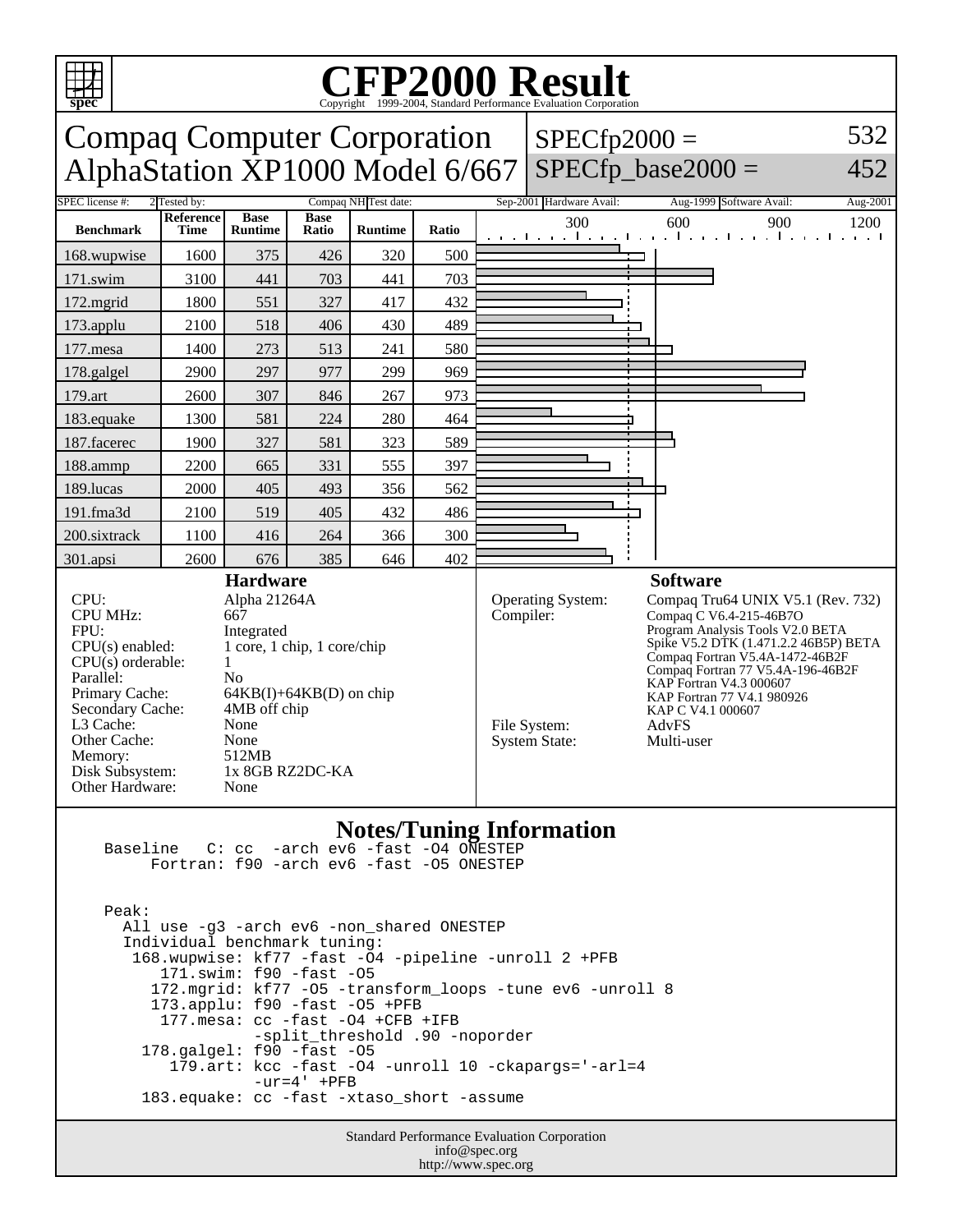

## Copyright ©1999-2004, Standard Performance Evaluation Corporation

Compaq Computer Corporation AlphaStation  $XP1000$  Model 6/667 SPECfp\_base2000 =

 $SPECfp2000 =$ 

532

452

#### Standard Performance Evaluation Corporation SPEC license #: 2 Tested by: Compaq NH Test date: Sep-2001 Hardware Avail: Aug-1999 Software Avail: Aug-2001 **Notes/Tuning Information (Continued)** restricted\_pointers -all -ldensemalloc -none +PFB 187.facerec: f90 -fast -O4 +PFB 188.ammp: cc -fast -O4 -xtaso\_short -assume restricted\_pointers 189.lucas: kf90 -O5 -fkapargs='-ur=1' +PFB 191.fma3d: kf90 -O4 -transform\_loops +PFB 200.sixtrack: f90 -fast -O5 -assume accuracy\_sensitive -notransform\_loops +PFB 301.apsi: kf90 -O5 -transform\_loops -unroll 8 -fkapargs='-ur=1' +PFB Most benchmarks are built using one or more types of profile-driven feedback. The types used are designated by abbreviations in the notes: +CFB: Code generation is optimized by the compiler, using feedback from a training run. These commands are done before the first compile (in phase "fdo\_pre0"): mkdir /tmp/pp rm -f /tmp/pp/\${baseexe}\* and these flags are added to the first and second compiles: PASS1\_CFLAGS = -prof\_gen\_noopt -prof\_dir /tmp/pp  $PASS2_CFLAGS = -prof\_use$  (Peak builds use /tmp/pp above; base builds use /tmp/pb.) +IFB: Icache usage is improved by the post-link-time optimizer Spike, using feedback from a training run. These commands are used (in phase "fdo\_postN"): mv \${baseexe} oldexe spike oldexe -feedback oldexe -o \${baseexe} +PFB: Prefetches are improved by the post-link-time optimizer Spike, using feedback from a training run. These commands are used (in phase "fdo\_post\_makeN"): rm -f \*Counts\* mv \${baseexe} oldexe pixie -stats dstride oldexe 1>pixie.out 2>pixie.err mv oldexe.pixie \${baseexe} A training run is carried out (in phase "fdo\_runN"), and then this command (in phase "fdo\_postN"): spike oldexe -fb oldexe -stride\_prefetch -o \${baseexe} When Spike is used for both Icache and Prefetch improvements, only one spike command is actually issued, with the Icache options followed by the Prefetch options. Portability: galgel: -fixed Process limits are set to maximum using csh "unlimit" command

info@spec.org http://www.spec.org